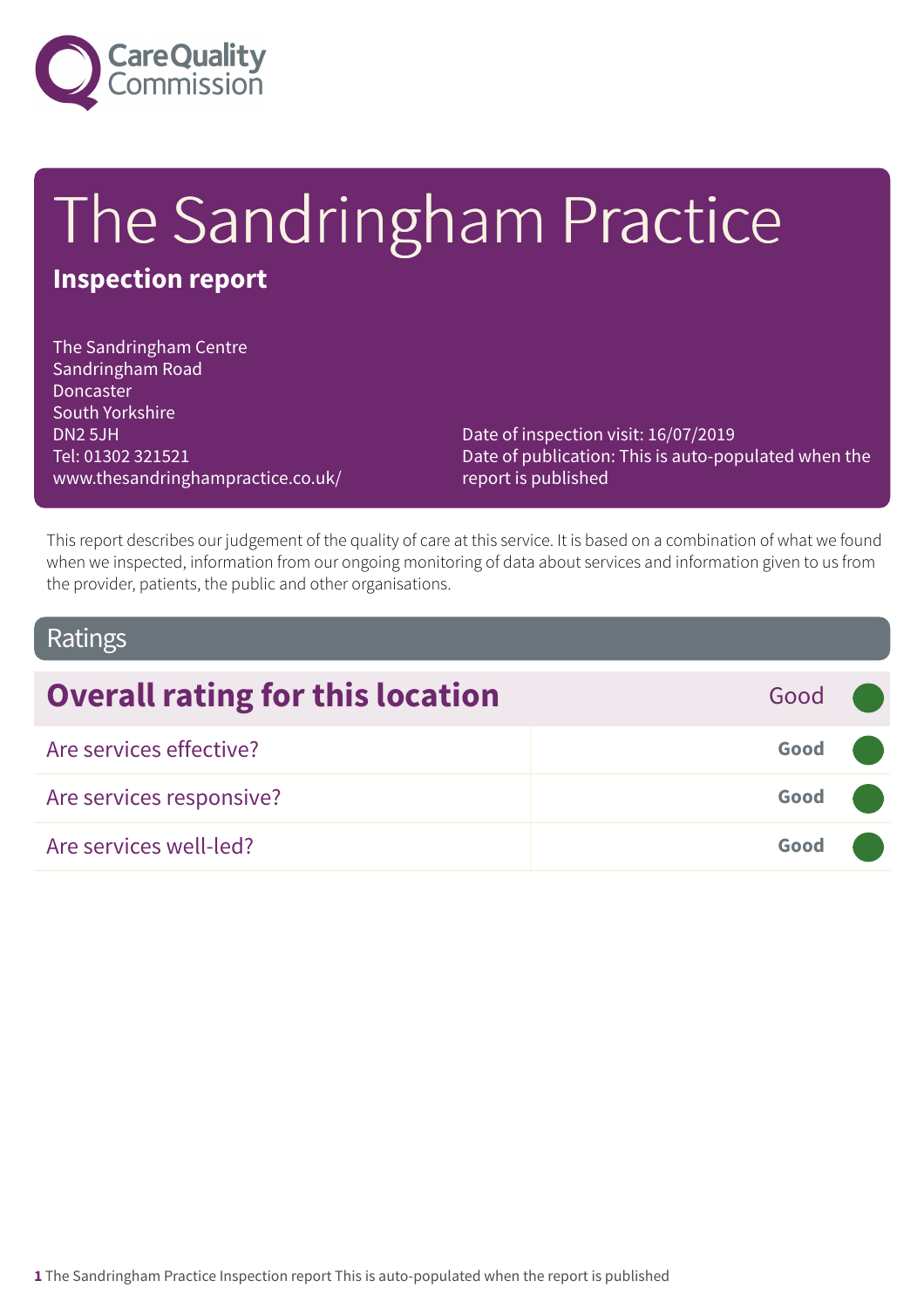# Overall summary

We decided to undertake an inspection of this service following our annual review of the information available to us. This inspection looked at the following key questions, is the practice effective, responsive and well-led.

We based our judgement of the quality of care at this service on a combination of:

- what we found when we inspected
- information from our ongoing monitoring of data about services and
- information from the provider, patients, the public and other organisations.

We have rated this practice as **good** overall because.

- Patients received effective care and treatment that met their needs
- The practice organised and delivered services to meet patients' needs. Patients could access care and treatment in a timely way.
- The way the practice was led and managed promoted the delivery of high-quality, person-centre care.

We saw several areas of outstanding practice including:

• The practice had developed a protocol to manage patients at risk of diabetes. The practice identified 288 patients at risk of developing diabetes. The GP wrote to the patients to advise them of the benefits of a referral to the National Diabetes Prevention Programme. As a result, 33 referrals were made to the service.16 patients who were referred to the NDPP with a high blood glucose level result from before and after referral, 14 patients have shown a reduction in their blood glucose level. This reduces the risk of diabetes complications.

• The practice hosted a weekly fitness class . The class was aimed at all patients and a mixture of the area's population group attended. Feedback from patients was positive. Patients said they attended for social reasons, to prevent isolation, improve fitness, lose weight and their mental well-being. Patients said that the sessions improved their fitness and flexibility, felt energised, less stressed and isolated and two patients had lost weight.

#### **Details of our findings and the evidence supporting our ratings are set out in the evidence tables.**

#### **Dr Rosie Benneyworth** BM BS BMedSci MRCGP

Chief Inspector of Primary Medical Services and Integrated Care